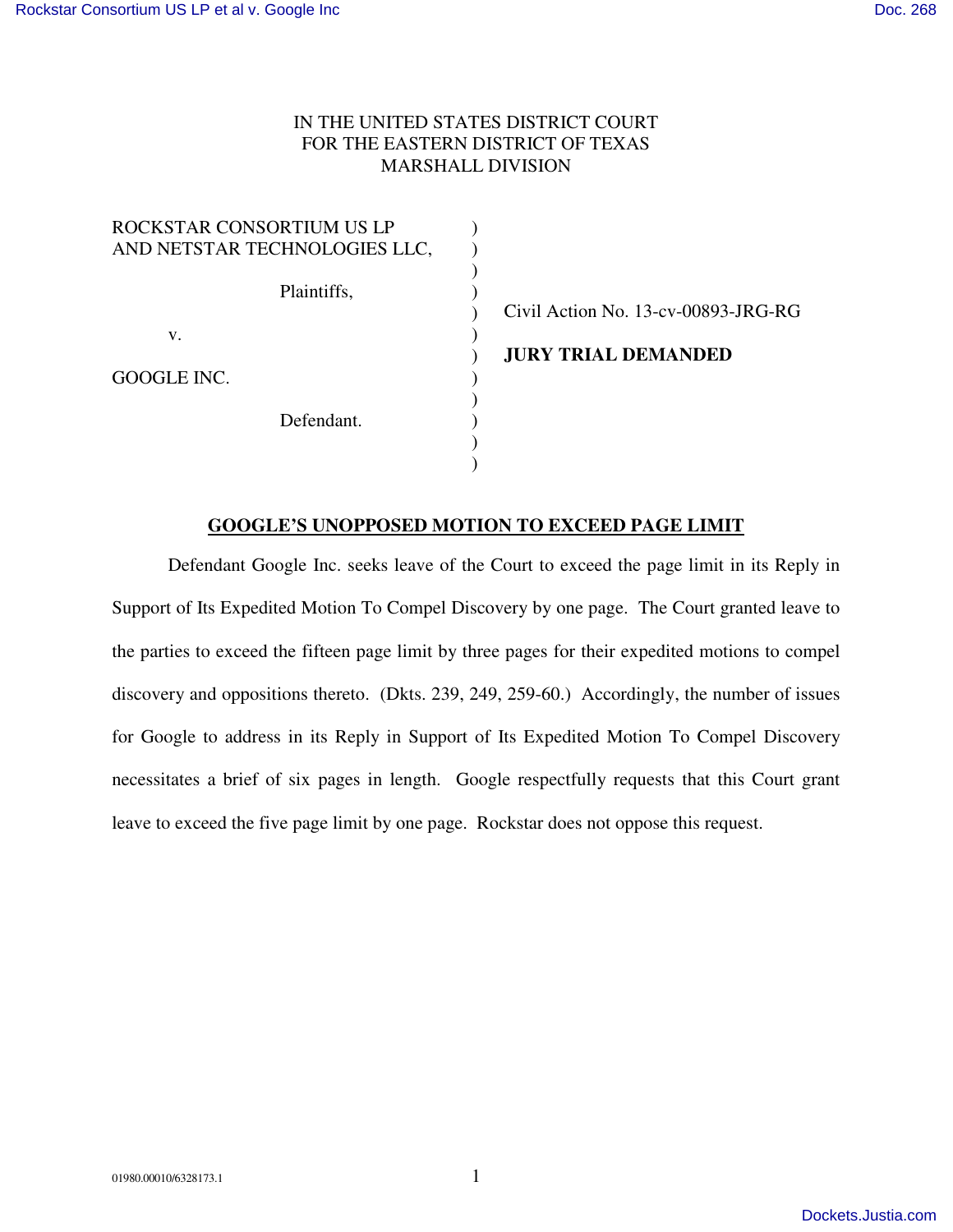By /s/ David Perlson

J. Mark Mann State Bar No. 12926150 G. Blake Thompson State Bar No. 24042033 MANN | TINDEL | THOMPSON 300 West Main Street Henderson, Texas 75652 (903) 657-8540 (903) 657-6003 (fax)

QUINN EMANUEL URQUHART & SULLIVAN, LLP Charles K. Verhoeven charlesverhoeven@quinnemanuel.com David A. Perlson davidperlson@quinnemanuel.com 50 California Street, 22nd Floor San Francisco, California 94111-4788 Telephone: (415) 875 6600 Facsimile: (415) 875 6700

*Attorneys for Google Inc.*